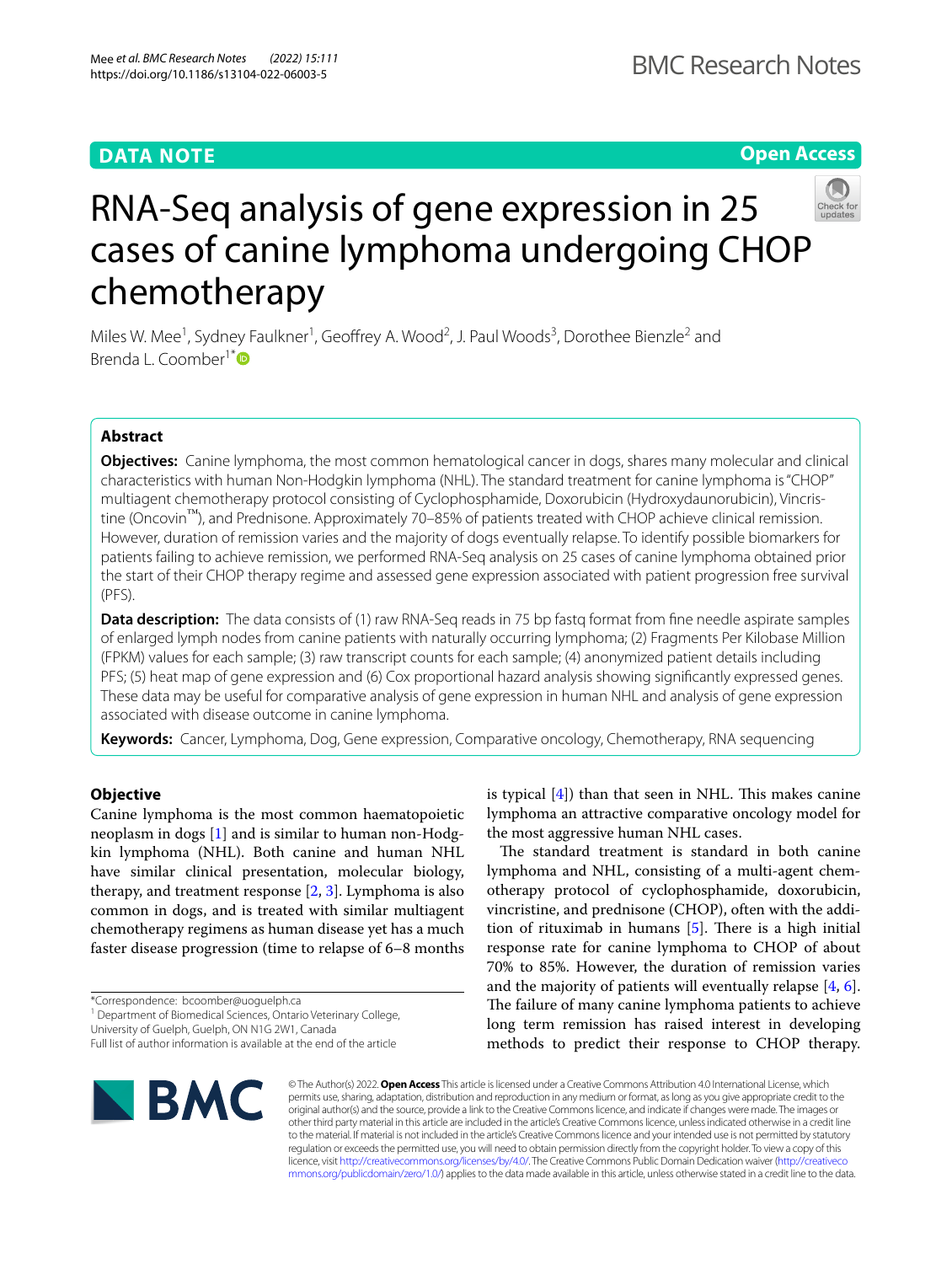While several molecular biomarkers have been proposed [[7–](#page-2-6)[9\]](#page-2-7) in general they lack a clear therapeutic target, thus additional research is required. The data provided here may be useful for analysis of gene expression changes related to disease outcome in canine lymphoma, and for comparative analysis of gene expression in human NHL.

# **Data description**

# **Case enrolment**

Dogs with naturally occurring lymphoma, diagnosed by cytology or histology at the Mona Campbell Centre for Animal Cancer, University of Guelph, who had received no prior treatment other than a single injection of prednisone were eligible for this study. No breed, sex or age restrictions were in place, but dogs with other concurrent neoplasms or prior neoplasms including lymphoma were excluded. Lymphomas were immunophenotyped by fow cytometry [\[10](#page-2-8)]. Dogs were enrolled with the intention to treat with standard CHOP therapy and were monitored by physical examinations  $\pm$  diagnostic imaging for a minimum of 6 months to categorize response as complete remission or not by WHO criteria [[11\]](#page-2-9). Dogs lost to follow-up, or not progressed at last check were censored for PFS.

#### **RNA‑Seq data generation and processing**

Tumor samples were collected by fne needle aspirate and expressed into sterile collection vials containing 1.0 ml of RNAprotect Cell Reagent (Qiagen). Poly A-RNA was isolated from the tissue samples using QIAGEN RNeasy isolation kit and quantifed using a Nanodrop spectrophotometer. The RNA integrity number (RIN) was calculated for each sample using Bioanalyzer analysis. Twenty-fve samples with RIN above 9 were selected for sequencing, including 16 immunophenotyped as B-cell lymphoma, three immunophenotyped as T-cell lymphoma, and six patients with missing immunophenotype. The selected samples were sequenced using the Illumina NextSeq platform by the London Regional Genomics Centre, London, ON, Canada. The sequence data were returned in single read 75 bp fastq format. Data Set 1 contains the RNA sequencing results for this publication, which have been deposited in NCBI's Gene Expression Omnibus and are accessible through GEO Series accession number GSE130874 [[12](#page-2-10)].

The RNA-Seq reads were assessed for quality using *FastQC* [\[13](#page-2-11)]. The reference genome (CanFam3.1) and gene model (CanFam3.1.88.gtf) were downloaded from Ensembl  $[14]$  $[14]$ . The raw fastq reads were aligned to the CanFam3.1 reference sequence and CanFam3.1.88. gtf annotation fle using *Hisat2* [[15\]](#page-2-13). *StringTie* [[16](#page-2-14)] was used to annotate genes and quantify their expression. Fragments Per Kilobase Million (FPKM) values were calculated using the R package *Ballgown* [[17\]](#page-2-15) and are available in Data file  $1$  [[12\]](#page-2-10). Raw transcript counts for expressed genes are available in Data fle 2 [\[12](#page-2-10)]. Key patient details, including PFS are available in Data fle 3 [[18\]](#page-2-16). When we hierarchically clustered and visualized the RNA-Seq data from all sequenced samples, we observed two patient clusters corresponding to samples isolated by separate technicians, suggesting some batch efects existed between the patient clusters (Data file 4 [\[18\]](#page-2-16)). While there were 1052 genes with unadjusted Cox Proportional Hazard model *p*-values<0.05 (Data fle 5 [\[18\]](#page-2-16)), we were unable to confrm their signifcance in a validation set of cases. Thus, no research publication from this study was feasible. However, we feel the available data may be of use to others who are researching lymphoma in dogs and in humans (see Table [1\)](#page-1-0).

# **Limitations**

This study is limited by the small sample size, and technical issues resulting in batch efects further reducing the statistical power. The lack of complete immunophenotype information for all cases, and the lack of technical replicates (repeat sequencing) are also limitations. The

| Label       | Name of data file/data set                                        | <b>File types</b><br>(file extension)                    | Data repository and identifier (DOI or accession<br>number)           |
|-------------|-------------------------------------------------------------------|----------------------------------------------------------|-----------------------------------------------------------------------|
| Data set 1  | Raw sequence reads for 25 canine lymphoma cases                   | FASTQ files (.fastq.qz)                                  | NCBI GEO; https://identifiers.org/geo:GSE130874 [12]                  |
| Data file 1 | FPKM values for expressed genes                                   | TSV file (.tsv.gz)                                       | NCBI GEO; https://identifiers.org/geo:GSE130874 [12]                  |
| Data file 2 | Raw transcript counts for expressed genes                         | TSV file (.tsv.gz)                                       | NCBI GEO; https://identifiers.org/geo:GSE130874 [12]                  |
| Data file 3 | Clinical outcome for 25 canine lymphoma cases                     | TAB file (.tab)                                          | Harvard Dataverse; https://doi.org/10.7910/DVN/<br><b>PGL3BO [18]</b> |
| Data file 4 | Heatmap of gene expression                                        | Adobe Acrobat portable<br>document format file<br>(.pdf) | Harvard Dataverse; https://doi.org/10.7910/DVN/<br><b>PGL3BO [18]</b> |
| Data file 5 | Results of Cox proportional hazard analysis of gene<br>expression | TAB file (.tab)                                          | Harvard Dataverse; https://doi.org/10.7910/DVN/<br><b>PGL3BO [18]</b> |

<span id="page-1-0"></span>**Table 1** Overview of data fles/data sets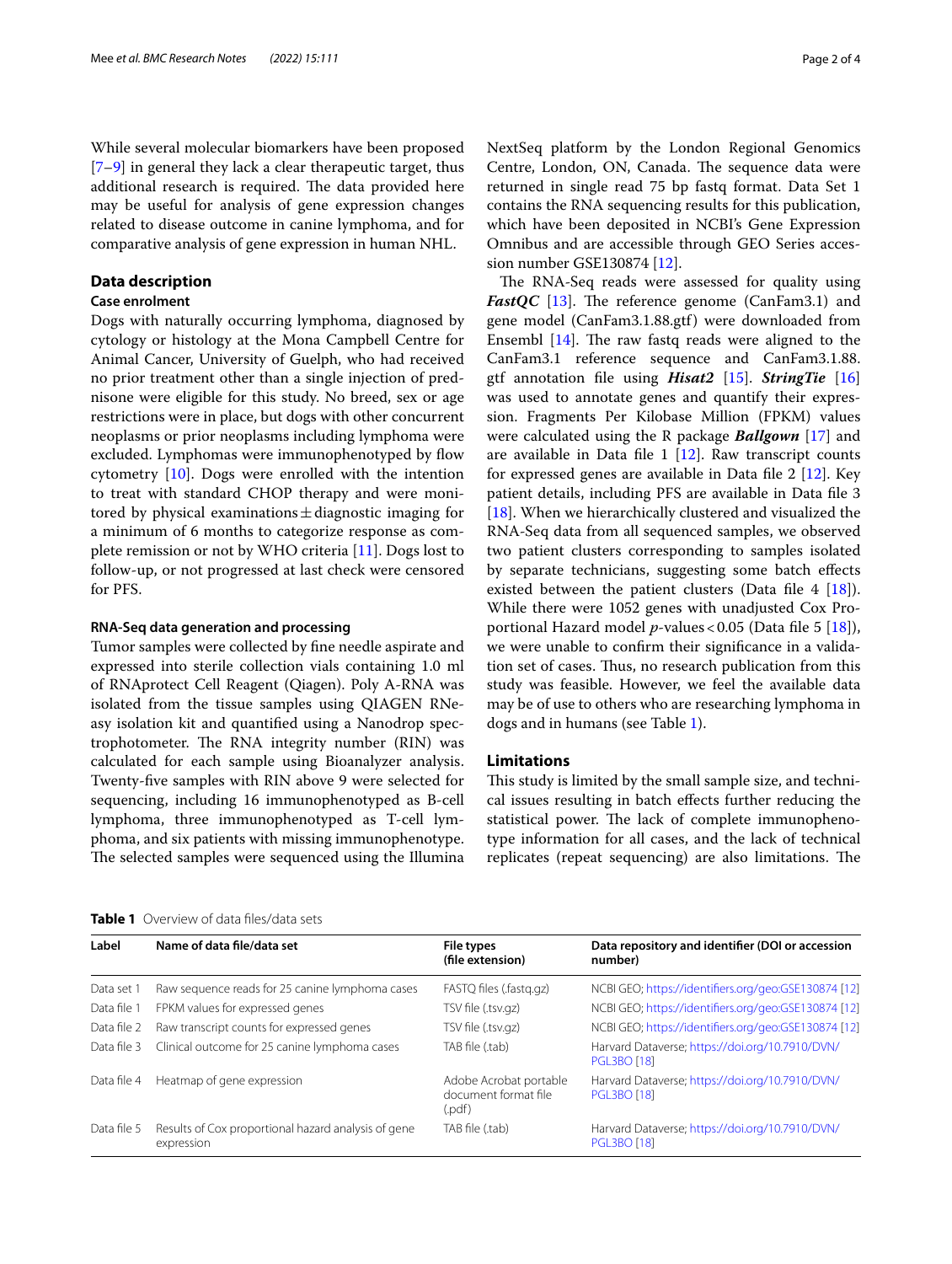selection of cases to sequence was initially infuenced by client decision to treat their dogs with CHOP, and client consent to participate in this study. Recovery of suffcient total RNA of suitable quality from available cases and fnances limited the RNA-Seq analysis to 25 samples. All or any of the above may have had unintended and unknown infuence on the data obtained.

#### **Abbreviations**

CHOP: Cyclophosphamide, Doxorubicin (Hydroxydaunorubicin), Vincristine (Oncovin™), Prednisone; NHL: Non-Hodgkin Lymphoma; FPKM: Fragments per kilobase of exon per million fragments mapped; PFS: Progression free survival; RIN: RNA integrity number; NCBI: National Center for Biotechnology Information; GEO: Gene Expression Omnibus.

#### **Acknowledgements**

The authors wish to thank Allison Majeed, Karolina Skowronski and Victoria Sabine at the Mona Campbell Centre for Animal Cancer for help with sample collection and clinical monitoring. We appreciate the technical advice and assistance with sample preparation from Jodi Morrison, Department of Biomedical Sciences, and from RNA Diagnostics Inc.

#### **Authors' contributions**

MWM isolated RNA from patient samples, performed bioinformatics analysis, and was a major contributor to the writing of the manuscript; SF isolated RNA from patient samples; GAW assisted in study design; JPW supervised case recruitment and assisted in study design; DB supervised case immunophenotyping and assisted in study design; BLC assisted in study design and was a major contributor to the writing of the manuscript; all authors read and approved the fnal manuscript.

#### **Funding**

This study was funded by a VIP II award (#24467) to BLC, DB and JPW from the Ontario Centres of Excellence in conjunction with funds from RNA Diagnostics Inc. The funders had no role in study design, data collection and analysis, decision to publish, or preparation of the manuscript.

#### **Availability of data and materials**

The raw RNA sequencing results for this publication are available from the NCBI Gene Expression Omnibus and are accessible through GEO Series accession number GSE130874 [https://identifers.org/geo:GSE130874](https://identifiers.org/geo:GSE130874). The FPKM values and raw transcript counts are also available through GEO accession number GSE130874. The data on patient outcome, information on batch efects, and the results of a Cox Proportional Hazard evaluation are available at [https://doi.org/10.7910/DVN/PGL3BO.](https://doi.org/10.7910/DVN/PGL3BO)

Please see Table [1](#page-1-0) and references [[12](#page-2-10), [18](#page-2-16)] for details and links to the data.

# **Declarations**

### **Ethics approval and consent to participate**

This study was conducted in accordance with the Canadian Council on Animal Care (CCAC) Guidelines, as approved and supervised by the University of Guelph Animal Care Committee. Informed consent for sample collection for this study was obtained from all clients prior to enrollment of their dogs.

#### **Consent for publication**

Not applicable.

#### **Competing interests**

The authors declare that they have no competing interests.

#### **Author details**

<sup>1</sup> Department of Biomedical Sciences, Ontario Veterinary College, University of Guelph, Guelph, ON N1G 2W1, Canada. <sup>2</sup> Department of Pathobiology, Ontario Veterinary College, University of Guelph, Guelph, ON N1G 2W1, Canada. <sup>3</sup> Department of Clinical Studies and Mona Campbell Centre for Animal

Cancer, Ontario Veterinary College, University of Guelph, Guelph, ON N1G 2W1, Canada.

Received: 14 October 2021 Accepted: 14 March 2022 Published online: 22 March 2022

#### **References**

- <span id="page-2-0"></span>Marconato L, Gelain ME, Comazzi S. The dog as a possible animal model for human non-Hodgkin lymphoma: a review. Hematol Oncol. 2013;31(1):1–9.
- <span id="page-2-1"></span>2. Swerdlow SH, Campo E, Pileri SA, Harris NL, Stein H, Siebert R, et al. The 2016 revision of the World Health Organization classifcation of lymphoid neoplasms. Blood. 2016;127(20):2375–90.
- <span id="page-2-2"></span>3. Ito D, Frantz AM, Modiano JF. Canine lymphoma as a comparative model for human non-Hodgkin lymphoma: recent progress and applications. Vet Immunol Immunopathol. 2014;159(3–4):192–201.
- <span id="page-2-3"></span>4. Sorenmo K, Overley B, Krick E, Ferrara T, LaBlanc A, Shofer F. Outcome and toxicity associated with a dose-intensifed, maintenance-free CHOP-based chemotherapy protocol in canine lymphoma: 130 cases. Vet Comp Oncol. 2010;8(3):196–208.
- <span id="page-2-4"></span>5. Coiffier B, Lepage E, Briere J, Herbrecht R, Tilly H, Bouabdallah R, et al. CHOP chemotherapy plus rituximab compared with CHOP alone in elderly patients with difuse large-B-cell lymphoma. N Engl J Med. 2002;346(4):235–42.
- <span id="page-2-5"></span>6. Flory AB, Rassnick KM, Erb HN, Garrett LD, Northrup NC, Selting KA, et al. Evaluation of factors associated with second remission in dogs with lymphoma undergoing retreatment with a cyclophosphamide, doxorubicin, vincristine, and prednisone chemotherapy protocol: 95 cases (2000–2007). J Am Vet Med Assoc. 2011;238(4):501–6.
- <span id="page-2-6"></span>7. Richards KL, Motsinger-Reif AA, Chen HW, Fedoriw Y, Fan C, Nielsen DM, et al. Gene profling of canine B-cell lymphoma reveals germinal center and postgerminal center subtypes with diferent survival times, modeling human DLBCL. Cancer Res. 2013;73(16):5029–39.
- 8. Rebhun RB, Lana SE, Ehrhart EJ, Charles JB, Thamm DH. Comparative analysis of survivin expression in untreated and relapsed canine lymphoma. J Vet Intern Med. 2008;22(4):989–95.
- <span id="page-2-7"></span>9. Sierra Matiz OR, Santilli J, Anai LA, Da Silva MCL, Sueiro FA, Sequeira JL, et al. Prognostic signifcance of Ki67 and its correlation with mitotic index in dogs with diffuse large B-cell lymphoma treated with 19-week CHOP-based protocol. J Vet Diagn Invest. 2018;30(2):263–7. [https://doi.org/10.1177/10406](https://doi.org/10.1177/1040638717743280) [38717743280.](https://doi.org/10.1177/1040638717743280)
- <span id="page-2-8"></span>10. Deravi N, Berke O, Woods JP, Bienzle D. Specifc immunotypes of canine T cell lymphoma are associated with diferent outcomes. Vet Immunol Immunopathol. 2017;191:5–13.
- <span id="page-2-9"></span>11. Vezzali E, Parodi AL, Marcato PS, Bettini G. Histopathologic classifcation of 171 cases of canine and feline non-Hodgkin lymphoma according to the WHO. Vet Comp Oncol. 2010;8(1):38–49.
- <span id="page-2-10"></span>12. Mee WM, Faulker S, Wood GA, Woods JP, Bienzle D, Coomber BL. Replication Data for RNA-Seq analysis of gene expression in 25 cases of canine lymphoma undergoing CHOP chemotherapy. NCBI Gene Expression Omnibus (GEO). 2021. [https://identifers.org/geo:GSE130874](https://identifiers.org/geo:GSE130874)
- <span id="page-2-11"></span>13. Andrews S. FastQC: a quality control tool for high throughput sequence data.<https://www.bioinformatics.babraham.ac.uk/projects/fastqc/>. Accessed 16 Mar 2022
- <span id="page-2-12"></span>14. Yates A, Akanni W, Amode MR, Barrell D, Billis K, Carvalho-Silva D, et al. Ensembl 2016. Nucleic Acids Res. 2016;44(D1):D710–6.
- <span id="page-2-13"></span>15. Kim D, Langmead B, Salzberg SL. HISAT: a fast spliced aligner with low memory requirements. Nat Methods. 2015;12(4):357–60.
- <span id="page-2-14"></span>16. Pertea M, Pertea GM, Antonescu CM, Chang TC, Mendell JT, Salzberg SL. StringTie enables improved reconstruction of a transcriptome from RNAseq reads. Nat Biotechnol. 2015;33(3):290–5.
- <span id="page-2-15"></span>17. Frazee AC, Pertea G, Jaffe AE, Langmead B, Salzberg SL, Leek JT. Ballgown bridges the gap between transcriptome assembly and expression analysis. Nat Biotechnol. 2015;33(3):243–6.
- <span id="page-2-16"></span>18. Mee WM, Faulker S, Wood GA, Woods JP, Bienzle D, Coomber BL. Replication Data for RNA-Seq analysis of gene expression in 25 cases of canine lymphoma undergoing CHOP chemotherapy. Harvard Dataverse. [https://](https://doi.org/10.7910/DVN/PGL3BO) [doi.org/10.7910/DVN/PGL3BO.](https://doi.org/10.7910/DVN/PGL3BO) Accessed 16 Mar 2022